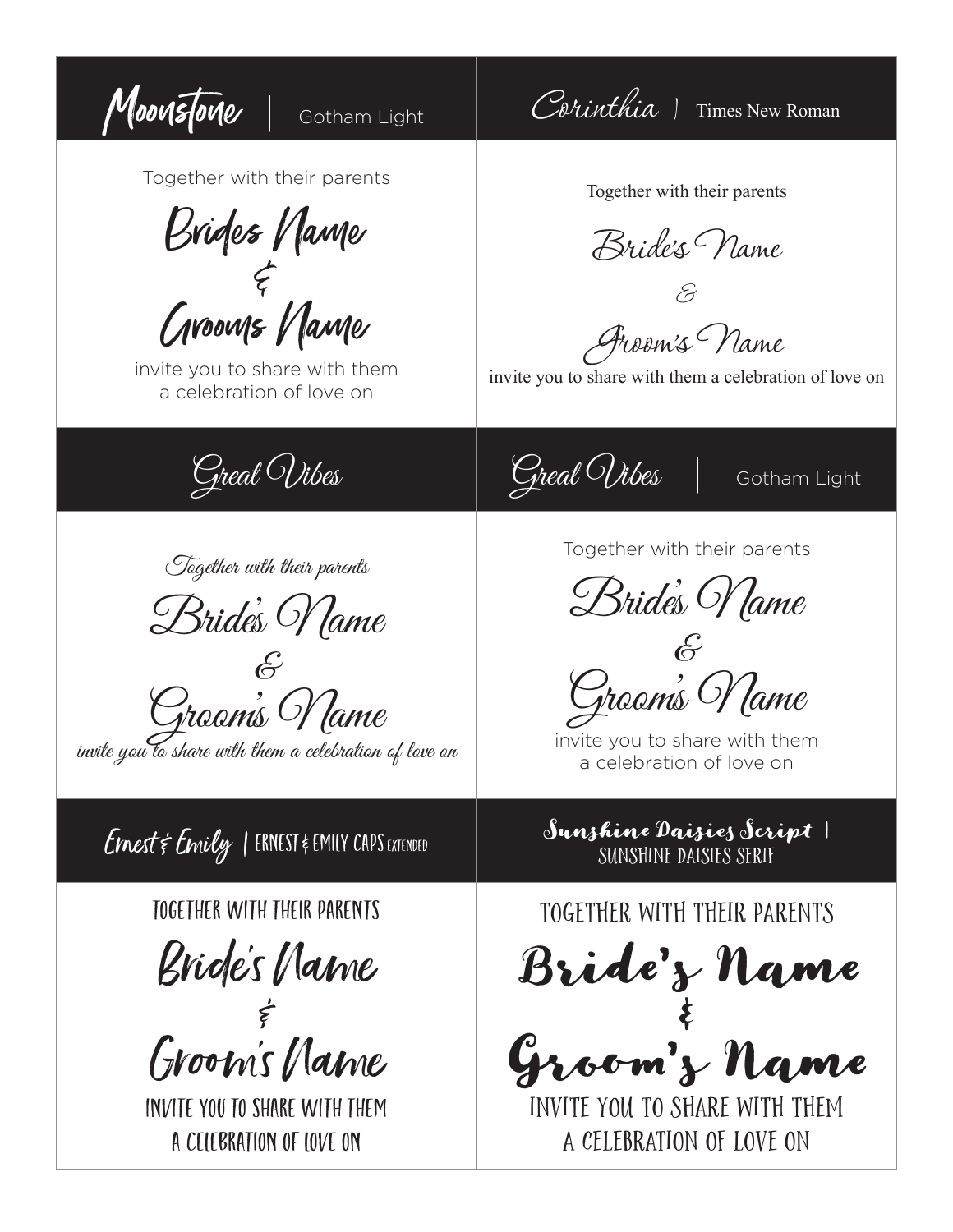Allura Allura TRAJAN PRO

Together with their parents

Bride's Name

&

Groom's Name

invite you to share with them a celebration of love on

 $C$ inque Donne Pro / Montserrat ExtraLight  $CHex$   $B$ rush | Bangle

Together with their parents

Bride's Name

 $\bigcirc$ Groom's Name

invite you to share with them a celebration of love on

Together with their parents

bride's name

 $\&$ groom's name

invite you to share with them a celebration of love on

Together with their parents

Bride's Name

& Groom's Name

invite you to share with them a celebration of love on

Together with their parents

Bride's Name  $\mathscr{E}$ 

Groom's Name

invite you to share with them a celebration of love on

Moments w/ swash alternates Alpine Script | *Book Antiqua Italic*

*Together with their parents* 

Bride's Name

& Groom's Name

*invite you to share with them a celebration of love on*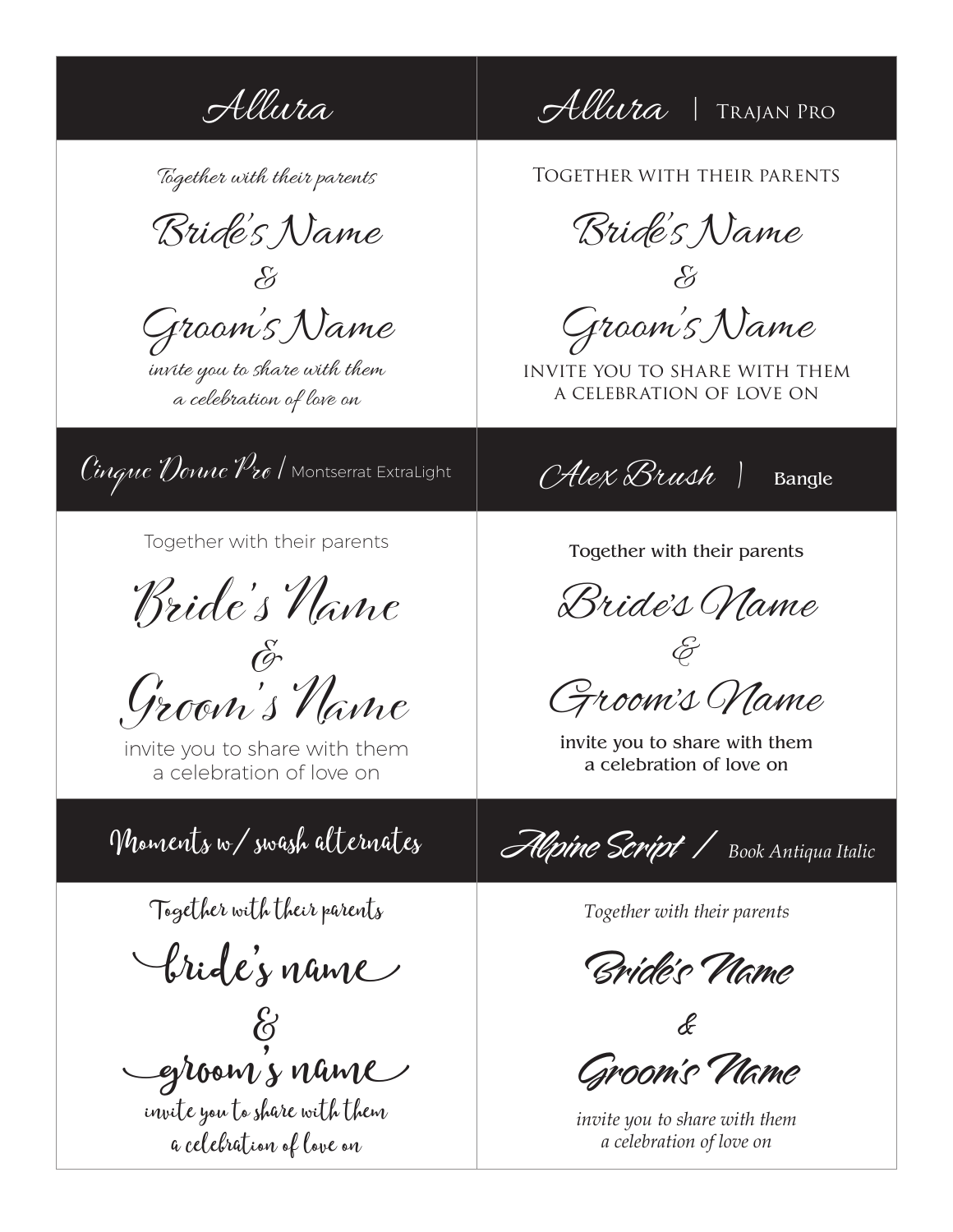#### Life Savers *Sverige Script Decorated* | Minion Pro Together with their parents Bride's Name & Groom's Name invite you to share with them a celebration of love on Together with their parents *Bride's Name & Groom's Name*  invite you to share with them a celebration of love on Always Rorever | Always Rorever (wide) | catalina avalon slab Together with their parents Bride's Name & Groom's Name invite you to share with them a celebration of love on Together with their parents Bride's Name & Groom's Name invite you to share with them a celebration of love on Pastelyn \ Montserrat ExtraLight Beyond the Mountains / Montserrat ExtraLight Together with their parents Bride's Name  $Q_{\text{power}}$   $\oint$  Name invite you to share with them a celebration of love on Together with their parents Bride's Name & Groom's Name invite you to share with them a celebration of love on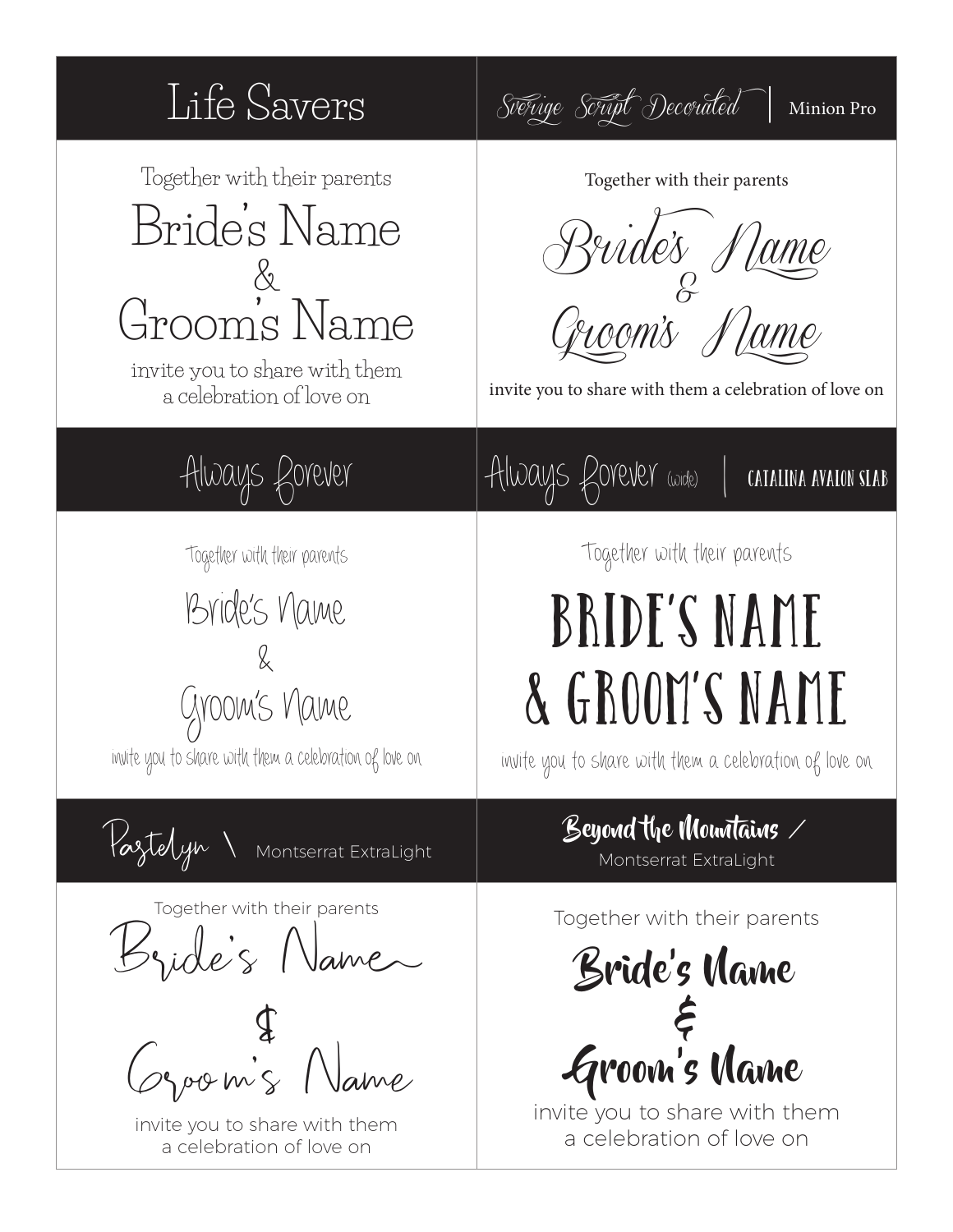$\mathcal{M}$ arguerite  $\mathcal{M}$ Aarguerite | Times New Roman

Together with their parents

Bride's Name  $\sigma$ 

 $G$ r $\mathcal O\mathcal O\mathcal W$ invite you to share with them  $\mathcal O$ 

invite you to share with them<br>a celebration of love on



*Together with their parents* 

Bride's Name &

Groom's Name

*invite you to share with them a celebration of love on*



Together with their parents

Brides Name

& Grooms Name

invite you to share with them a celebration of love on

Together with their parents

Bride's Name

& Groom's Name

invite you to share with them a celebration of love on

*Together with their parents* 

Bride's Name

& Groom's Name

*invite you to share with them a celebration of love on*

*Together with their parents* 

Bride's Name

 $\&$ Groom's Name

*invite you to share with them a celebration of love on*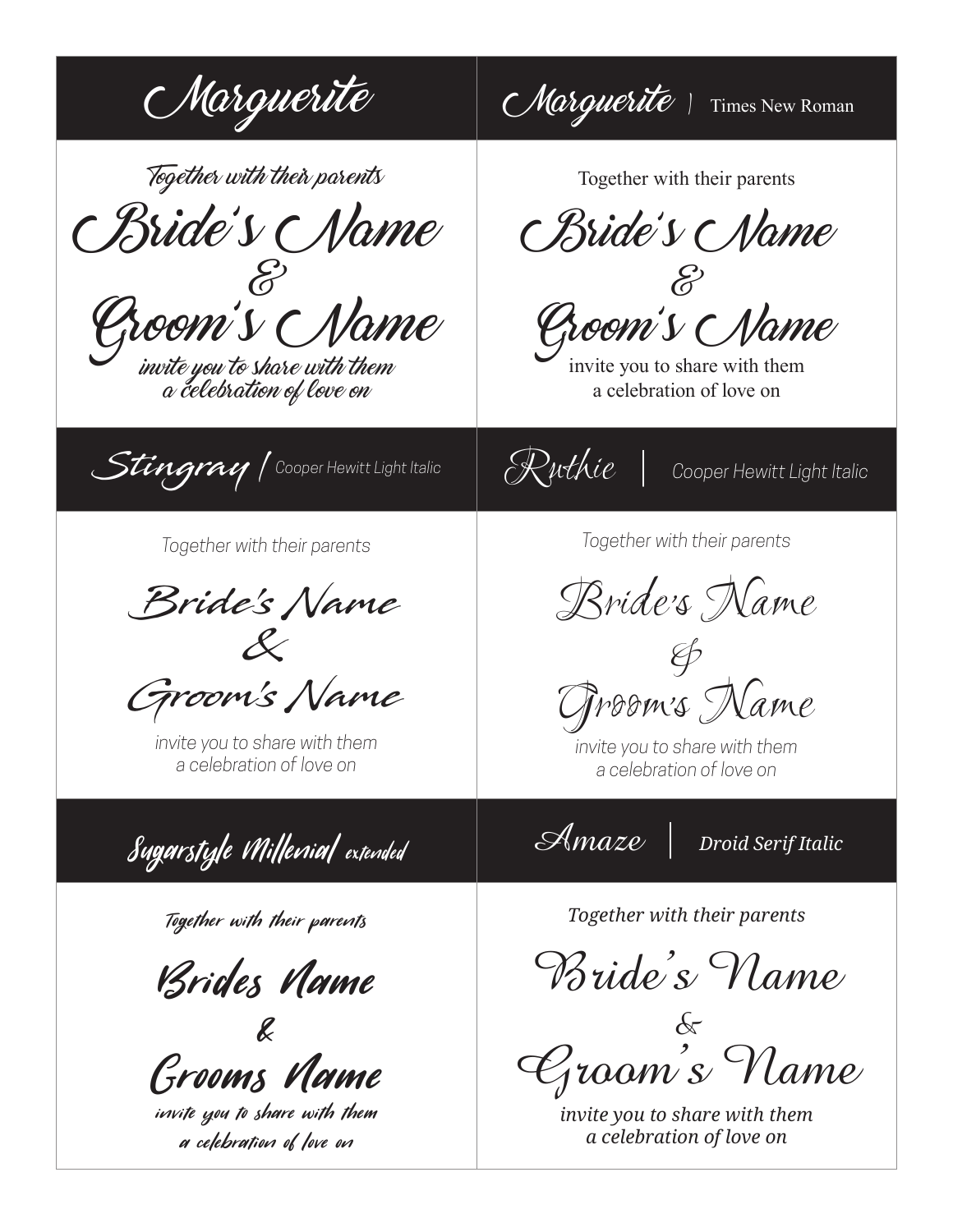Together with their parents

**Bride's Name** 

& **Groom's Name** 

invite you to share with them a celebration of love on



Bride's Name

 $\overleftrightarrow{\mathscr{C}}$ Groom's Name

invite you to share with them a celebration of love on

Tale of Hawks Palatino Think-Pink (extended)

Together with their parents

Brides Name

and<br>Grooms *Mame* 

invite you to share with them a celebration of love on

# Amberly TRAJAN PRO REGULAR & **BOLD**

## Together with their parents **Bride's Name**   $\delta$ **Groom's Name**

invite you to share with them a celebration of love on

### Theehand 591 BT

Together with their parents

Bride's Name  $\mathcal{E}'$ Groom's Name

invite you to share with them a celebration of love on

Together with their parents Brides Name  $\&$ Grooms Name

invite you to share with them a celebration of love on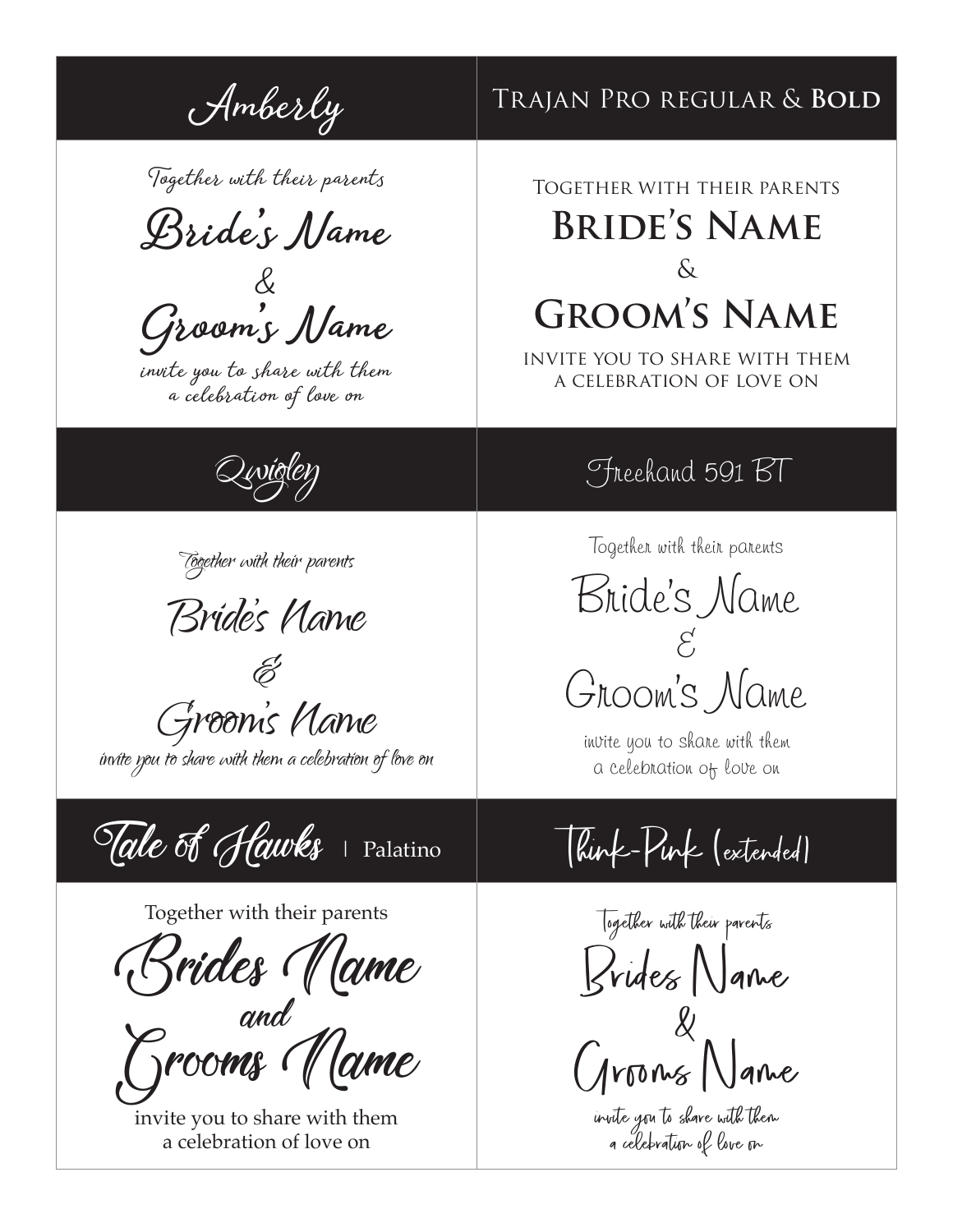Sweitenia Slanted | Gotham Light | HaloKandletter | Gotham Light Together with their parents Bride's Name Groom's Name invite you to share with them a celebration of love on Together with their parents Bride's Name & Groom's Name invite you to share with them a celebration of love on Bringshoot | *Minion Pro Italic* Dancing Script | Minion Pro *Together with their parents*  Bride's Name  $\widetilde{\mathcal{E}}$ Groom's Name *invite you to share with them a celebration of love on* Together with their parents Bride's Name  $\mathscr{E}% _{M_{1},M_{2}}^{\alpha,\beta}(\varepsilon)$ Groom's Name invite you to share with them a celebration of love on **Broda** Jellyka Delicious Cake | Montserret Alternates Thin Together with their parents Bride's Name & Groom's Name invite you to share with them a celebration of love on Together with their parents Bride's Name  $\acute{G}$ Groom's Name invite you to share with them a celebration of love on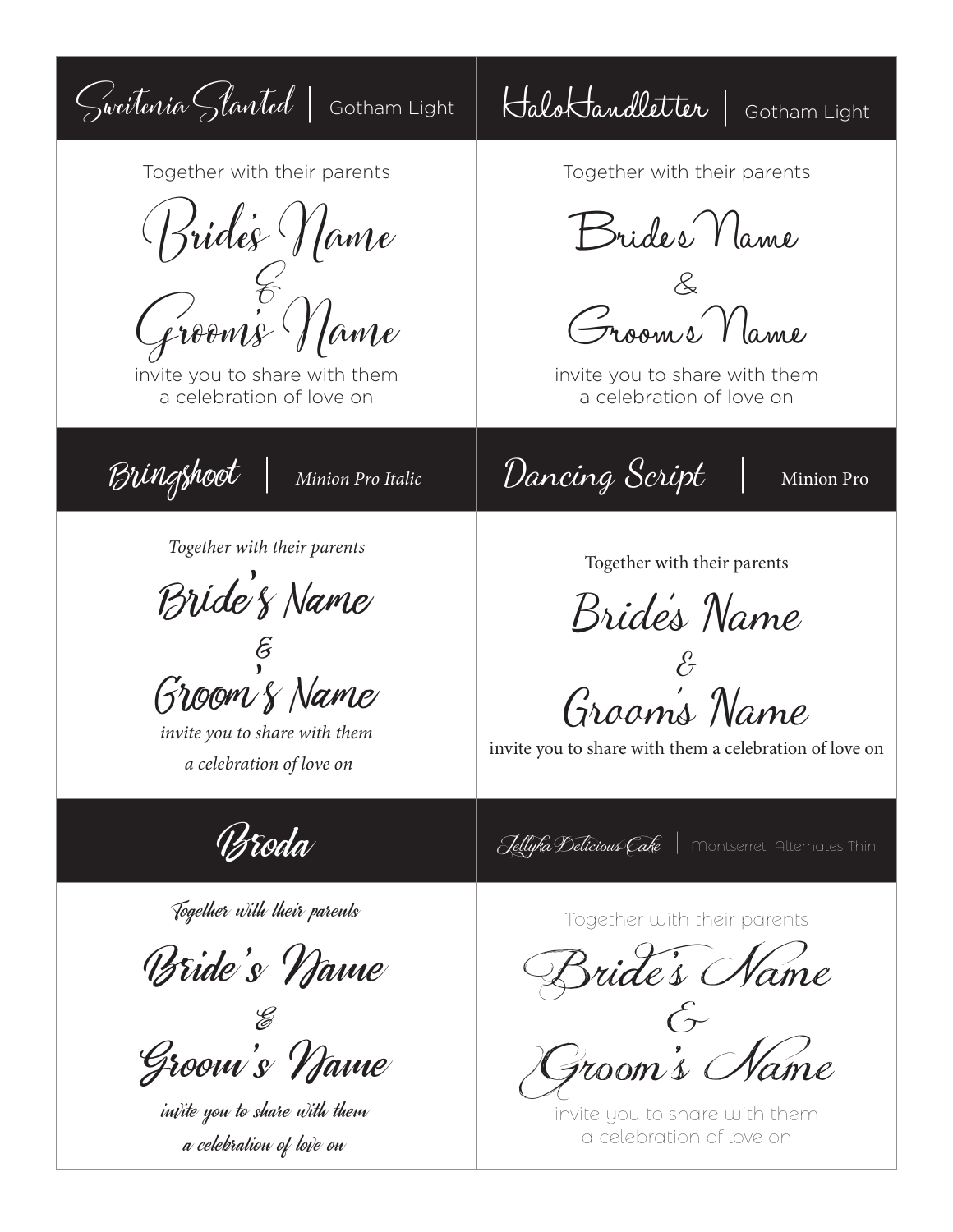Born Ready Bom Ready & NEXA RUST SANS BOOK 2 Together with their parents Bride's Name **کے**<br>آ Groom's Name invite you to share with them a celebration of love on Together with their parents Bride's Name & Groom's Name invite you to share with them a celebration of love on Capinella ou Beaujolais | Guess sans medium Quickbrush Together with their parents Bride's Name  $\mathcal{L}$ Groom's Name invite you to share with them a celebration of love on Together with their parents Bride's Name  $\chi$ Groom's Name invite you to share with them a celebration of love on MONTSERRAT THIN (CAPS)  $\qquad$  Envelove Script & Trajan Pro TOGETHER WITH THEIR PARENTS Bride's name Groom's Name INVITE YOU TO SHARE WITH THEM A CELEBRATION OF LOVE ON Together with their parents Bride's Name  $\&$ Groom's Mame invite you to share with them a celebration of love on